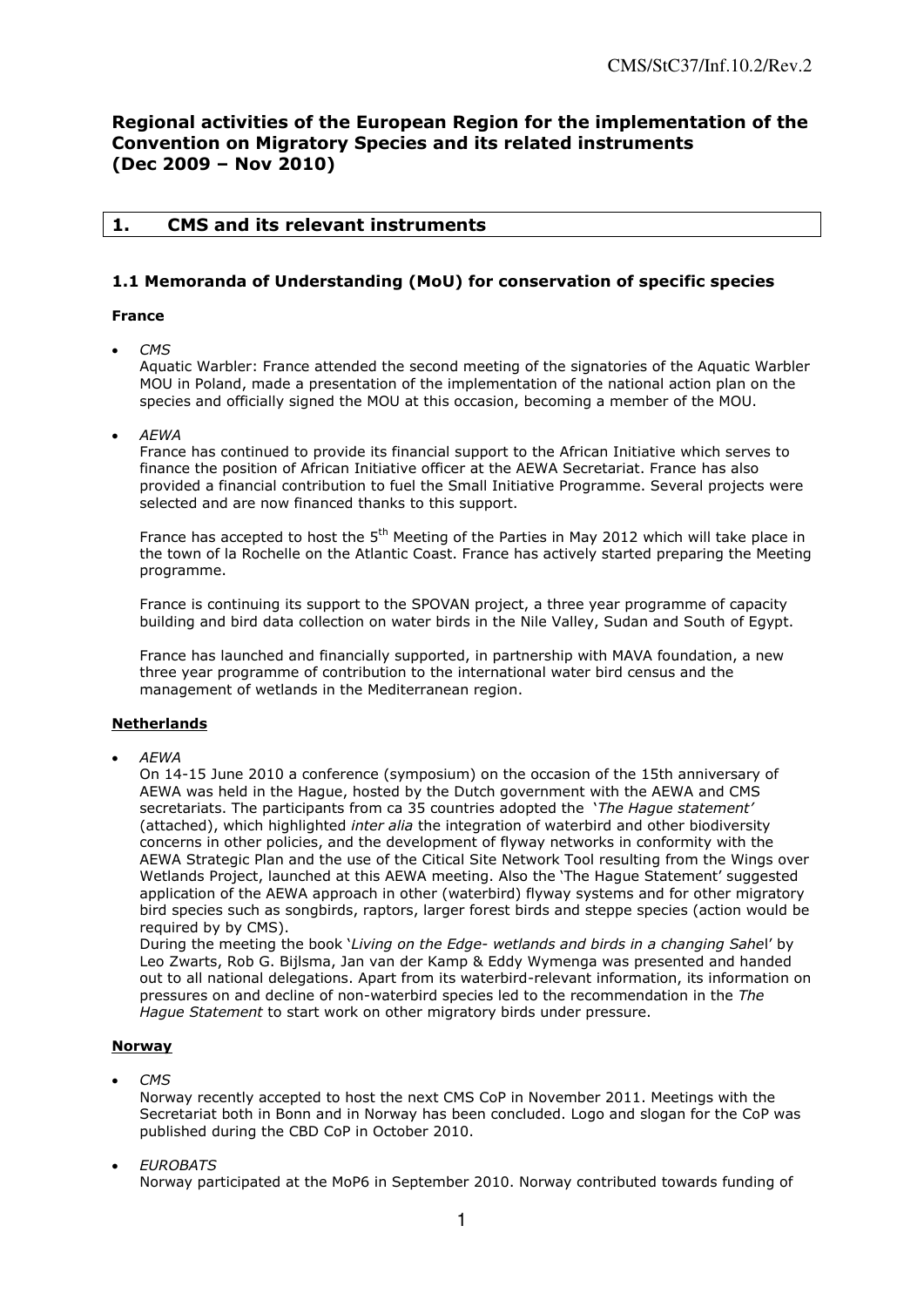delegates to attend this MoP. Our national report to Eurobats is posted on the Eurobats web site (under documents of the MoP). Norway is in the final phase of drafting a national action plan for all species of bats (12). A visitor center for information on bats was completed in 2009.

### **Poland**

- Agreement on the Conservation of small cetaceans of the Baltic and North Seas (ASCOBANS),
- Agreement on the Conservation of Population of European bats (EUROBATS),
- Memorandum of Understanding on the Conservation of Aquatic Warbler.

#### **Slovenia**

- Agreement on the Conservation of African-Eurasian Migratory Waterbirds (AEWA),
- Agreement on the Conservation of cetaceans of the Black Sea, Mediterranean Sea and contiguous Atlantic Area (ACCOBAMS),
- Agreement on the Conservation of Population of European bats (EUROBATS).

### **United Kingdom**

- Pitcairn signed an MOU for the "Conservation of Cetaceans and their Habitats in the Pacific Island Region"
- Aquatic warbler The UK was not able to attend the Second meeting of signatories but provided briefing for it giving the UK position on various issues. UK drafted the national report 2006-09 for the MoU.
- The Conservation of Migratory Birds of Prey in Africa and Eurasia (Raptors) was extended to cover Jersey, Guernsey (including Alderney and Sark) and the Sovereign Base Areas, Cyprus.

# **2. Activities related to:**

## **2.1 Scientific Research and Monitoring**

## **Netherlands**

- *AEWA* 
	- The AEWA conference on its  $15<sup>th</sup>$  anniversary (June 2010, The Hague, see paragraph 1.1) was followed by a workshop organized by Wetlands International on the International Waterbird Census, which provides important data (population size & trends) of all waterbirds species in the world and which is therewith essential for the implementation of AEWA, CMS, the Ramsar convention (1% criteria) and EU directives. By contrast, there is a serious lack of funding for the IWC. Models of solutions were discussed. The NL and UK have raised the funding of the IWC in the EU"s ORNIS committee in October 2009 and referred to it again in the ORNIS committee of November 2010.
	- In 2010 Alterra published a document on the strengths and weaknesses of the IWC and it is planning a gap filling survey in parts of West Africa early 2011.
	- In the CMS Scientific Council of June 2010 the NL gave a presentation of the role of ecological networks in nature conservation and the Dutch experience in that field. In the note by the secretariat for that same meeting the possible role of such networks in the CMS is discussed. The Dutch scientific institute Alterra in November provided further information on ecological networks and a list of relevant litterature to the CMS secretariat.
- *ASCOBANS*
	- The research into the causes of death of stranded porpoises is going on. Preliminary results indicate that at least 40% of the stranded animals is due to drowning.

## **Poland**

- In 2007 the programme of bird monitoring in Poland co-ordinated by the Polish [State](http://www.gios.gov.pl/artykuly/418/Lista-Wojewodzkich-Inspektoratow-Ochrony-Srodowiska)  [Inspectorate for Environmental Protection](http://www.gios.gov.pl/artykuly/418/Lista-Wojewodzkich-Inspektoratow-Ochrony-Srodowiska) was launched. In 2010, within the programme 16 subprogrammes were implemented. These included:
	- Montoring of Common Nesting Birds
	- Monitoring of Flag Bird Species
	- Monitoring of Birds of Prey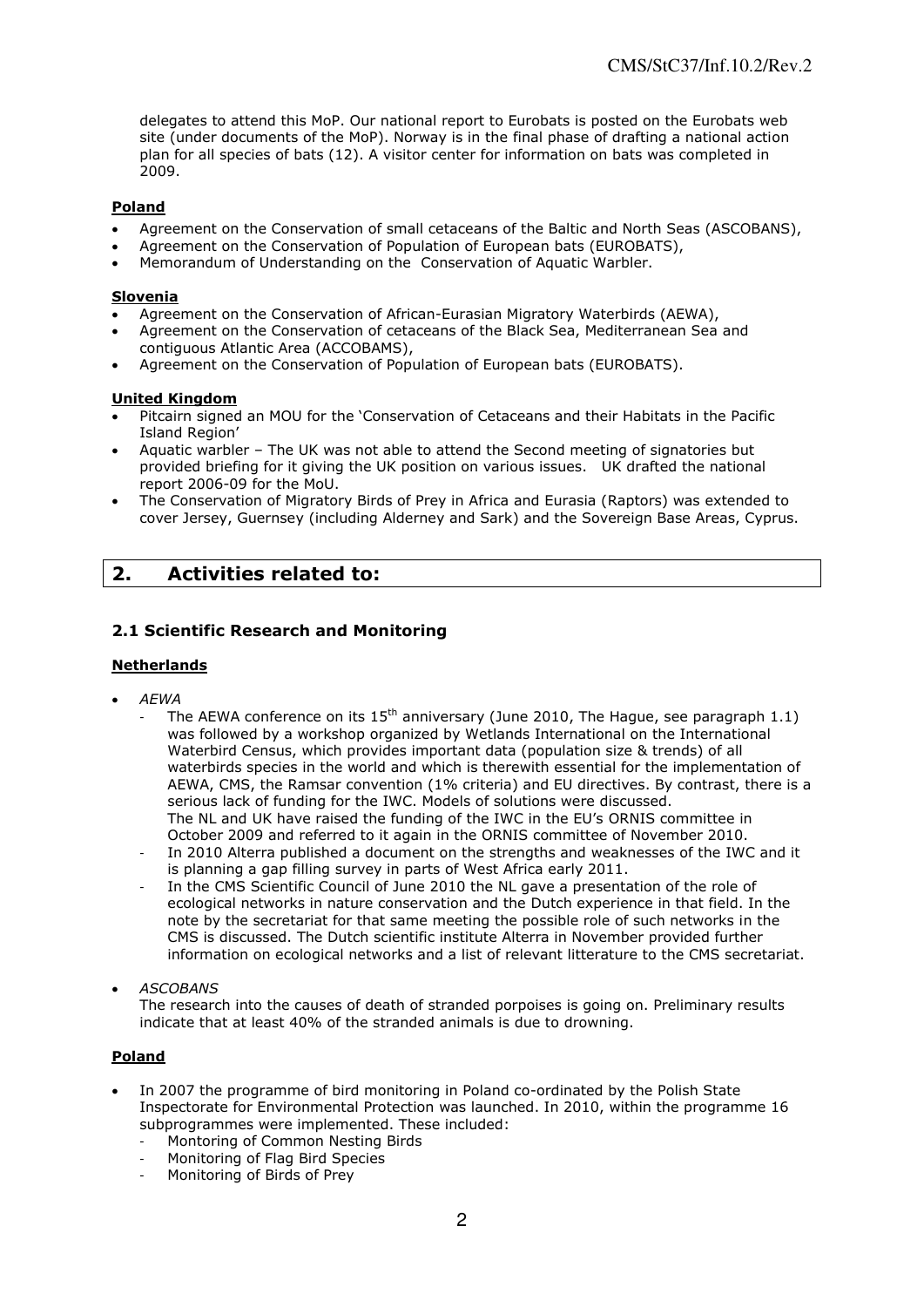- Monitoring of Forest Owls
- Monitoring of Golden Eagle *Aquila chrysaetos*
- Monitoring of Greater Spotted Eagle *Aquila clanga*
- Monitoring of Osprey *Pandion haliaetus*
- Monitoring of Whooper Swan *Cygnus cygnus*
- Monitoring of Ferruginous Duck *Aythia nyroca*
- Monitoring of Dundlin *Calidris alpina schinzii*
- Monitoring of Mediterranean gull *Larus melanocephalus*
- Monitoring of Roller *Coracias garrulus*
- Monitoring of Great Snipe *Gallinago media*
- Monitoring of Night Heron *Nycticorax nycticorax*
- Monitoring of Three-toed Woodpecker *Picoides trodactylus*
- Under the Programme of State Monitoring of Environment co-ordinated by the Polish [State](http://www.gios.gov.pl/artykuly/418/Lista-Wojewodzkich-Inspektoratow-Ochrony-Srodowiska)  [Inspectorate for Environmental Protection](http://www.gios.gov.pl/artykuly/418/Lista-Wojewodzkich-Inspektoratow-Ochrony-Srodowiska) there also were monitored fresh-water fish and summer shelters of two species of bats (Lesser horseshoe bat and Geoffroy's bat).
- There is also regular monitoring of avifauna carried out on Important Bird Areas of European Union Importance, co-ordinated by the Polish Society of Bird Protection.

## **Slovenia**

- In the period 2008-2010 the Ministry of the Environment and Spatial Planning in collaboration with the Institute of the Republic of Slovenia for Nature Conservation implemented public tenders for monitoring of:
	- wintering waterbirds (IWC) (implemented by DOPPS BirdLife Slovenia),
	- breeding birds qualifying species for Natura 2000 sites (implemented by DOPPS BirdLife Slovenia),
	- bats (implemented by the Centre for Cartography of Fauna and Flora CKFF).
- There is also regular monitoring of avifauna by managers of protected areas (Sečovlje salt pans, Škocjanski zatok).
- Monitoring of cetaceans has been conducted by NGO Morigenos, and in 2010 there has been an Adriatic – wide survey of cetaceans, that included Slovenian sea, and financed by the Republic of Italy.

## **United Kingdom**

- *AEWA*
	- Continued input to the work plan of the technical committee.
- *ASCOBANS* 
	- Ongoing work in the UK on acoustic deterrents or 'pingers' focussing on finding a device that is both effective and safe to use.
	- Presented data on 2D and 3D seismic survey activity in the UK maritime area.
- *CMS* 
	- Continued input to the scientific council (UK is vice-chair) including technical input to the scientific councils" working group on global bird flyways and attended the Scientific Council meeting in June in Bonn.
	- The UK is undertaking scientific research into critically endangered shark species (including the porbeagle and spurdog that are listed on CMS) present in UK waters, to better understand how best to conserve and protect these vulnerable species.
- *EUROBATS* 
	- The Bat monitoring programme is now in its  $14<sup>th</sup>$  year. It is producing statistically robust population trends for 11 of the 17 bat species in the UK.

## **2.2 Education and Public Awareness**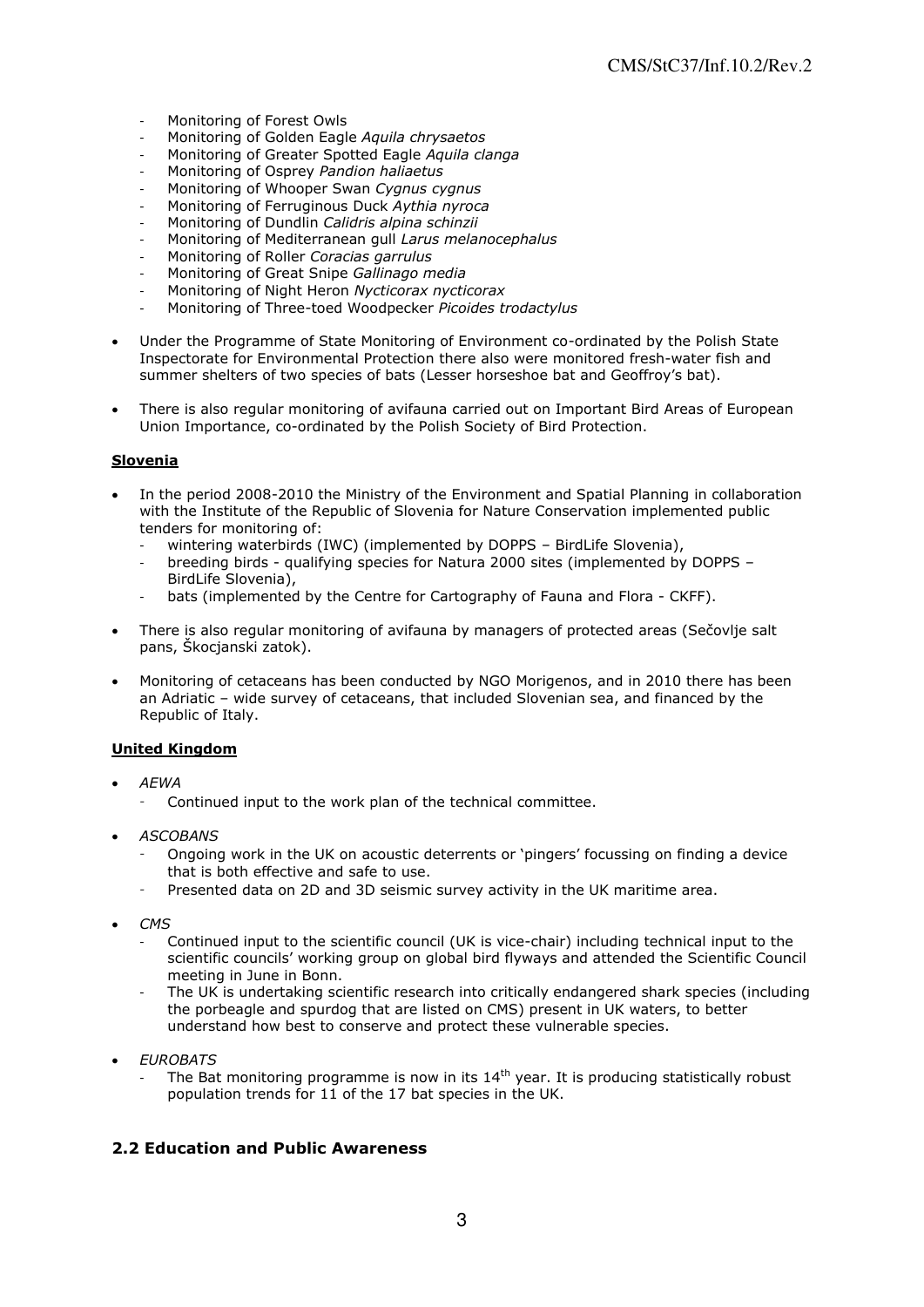## **France**

*EUROBATS* 

France participated at the MoP6 in September 2010 and at this occasion announced it would organize a big public event on "bats and forest" over four days in February 2010, at the occasion of the "Year of the Bat" and the "International Year of Forests".

### **Poland**

*Bats* 

In 2009, several NGO"s in Poland conducted educational programmes in schools of different type aimed at changing the negative stereotype of bats in the society.

*Baltic Harbour Porpoise* 

In 2009, the efforts towards increase the public awareness abort the harbour porpoises as a species which requires special protection in the Baltic Sea were continued. The greatest coverage was achieved by the Polish Post Office"s campaign issuing a series of stamps titled "Mammals of the Baltic" which presented image of three protected species of seal as well as that of the harbour porpoise. The print run for each stamp was 540 000. Special envelopes and postcards were also issued.

- In 2009, a DVD film entitled "Balic Harbour Porpoises" was published, which was created by the Hel Marine Station group team.
- The course for biology teachers from schools of various levels in the province of Pomerania was conducted. The course was focused on broadening knowledge of the biodiversity of the Baltic Sea with prominence given to endangered resources of the Baltic harbour porpoises and methods of protecting them.
- *Monitoring*

In the years 2009-2010, the manual guide books on monitoring of nesting birds, animal species and natural habitats were published by the State Inspectorate for Environmental Protection were published

#### **Slovenia**

#### *Marine turtles*

There was a project undertaken ("Ohranimo želvo v slovenskem morju") by the Institute of the Republic of Slovenia for Nature Conservation, Regional unit Piran. Project included a public awareness campaign on importance of marine turtles in nature that included exhibitions and distribution of a brochure to stakeholders and general public.

Cooperation among fishermen and competent institutions for nature conservations has been established. Turtles, caught in nets, were brought to Aquarium Piran on rehabilitation, than they are tagged and later released back to the sea.

## **United Kingdom**

*CMS* 

Information on CMS published on the Defra and Joint Nature Conservation Committees" (JNCC) websites

*ACAP* 

Articles on ACAP have been published in JNCC"s Nature News. UK have delivered a public presentation in the Falkland Islands on ACAP and the UK"s involvement

## **2.3 Capacity Building**

#### **Germany**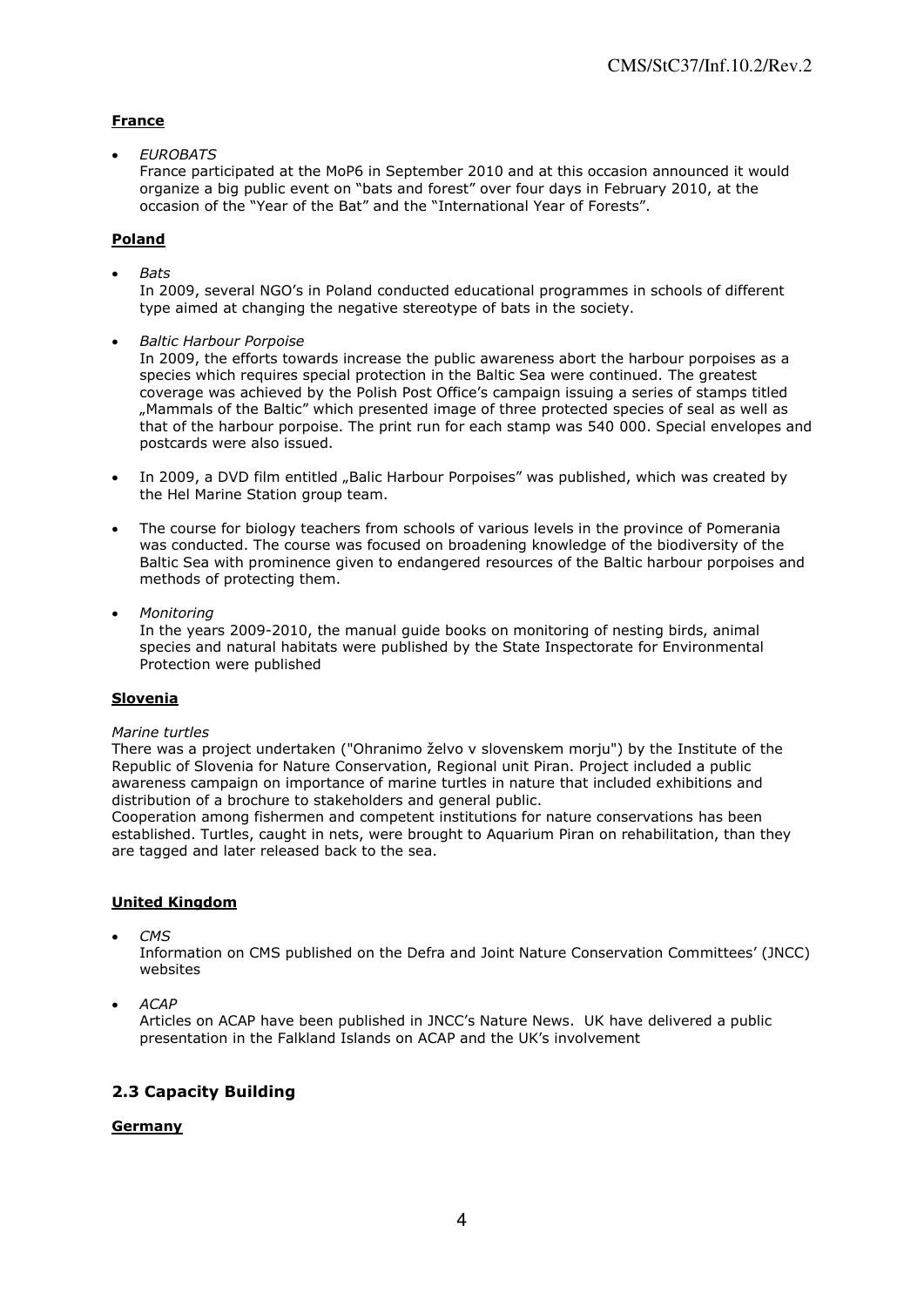A Junior Professional Official has been provided to support the CMS Secretariat at least within the period 1.10.2010 until 30.9.2012. Her tasks will focus on Central Asian Issues (like the Central Asian Flyway )

## **Poland**

 Dealing with CMS the Ministry of Environment is co-operating wits some exeternal bodies, i.e. the Institute of Enviromental Protection in Warsaw, the Hel Marine Station located on the Baltic seashore and some ecological NGO's.

## **Slovenia**

In the reporting period there has been a slight increase in the number of staff in public services responsible for nature conservation when compared to the period before 2008. There are also seminars, conferences and other events, aimed at improvement of knowledge and skills of people working in nature conservation taking place several times per year.

## **United Kingdom**

- *CMS* 
	- Attended the Third Meeting on International Cooperation on Migratory Sharks in February.
	- Attended the Future Shape working group meeting in June 2010.
- *ACAP* 
	- Development and implementation of ACAP plans for the South Atlantic Overseas Territories (OTs). The plans span the range of categories included in the template and have been developed as tools to guide the South Atlantic OTs and the UK government in their work to meet the obligations of ACAP*.*
	- Implementation of the ACAP coordination project which contributes to all the categories on the template.
	- Attended the fifth meeting of ACAP's Advisory Committee.
- *ACCOBAMS* 
	- The UK continues to encourage collaboration with ASCOBANS.
- *AEWA* 
	- Attended and participated in the  $15<sup>th</sup>$  Anniversary Symposium in The Hague, June 2010.
- *ASCOBANS* 
	- Attended the 17th Meeting of the Advisory Committee in October 2010.
- *EUROBATS* 
	- Continued support of the iBats project. iBats is a partnership between The Zoological Society of London and The Bat Conservation Trust and runs a number of national and international bat biodiversity monitoring projects.

# **2.4 International Cooperation**

## **Netherlands**

- The NL pleaded for accession of the EU and EU countries to the new CMS birds of prey MoU in the ORNIS committee of October 2009 and reiterated this in the ORNIS committee of November 2010. The NL is of the view that for EU countries strategies for the conservation of raptors under this MoU can best be done in an EU framework, as it already exists in the EU.
- The Netherlands has funded a project led by DLG in which Dutch and Russian site managers cooperate and exchange information on the conservation of the Bewick"s swan. In the framework of this project Wetlands International has prepared a draft Single Species Action Plan for this severely declining species, which is to be tabled at AEWA MOP5 in 2012.
- In March 2010 a workshop on the possibilities for the Russian Federation to accede to AEWA was held in Moscow, co-funded by the Dutch government.

## **Poland**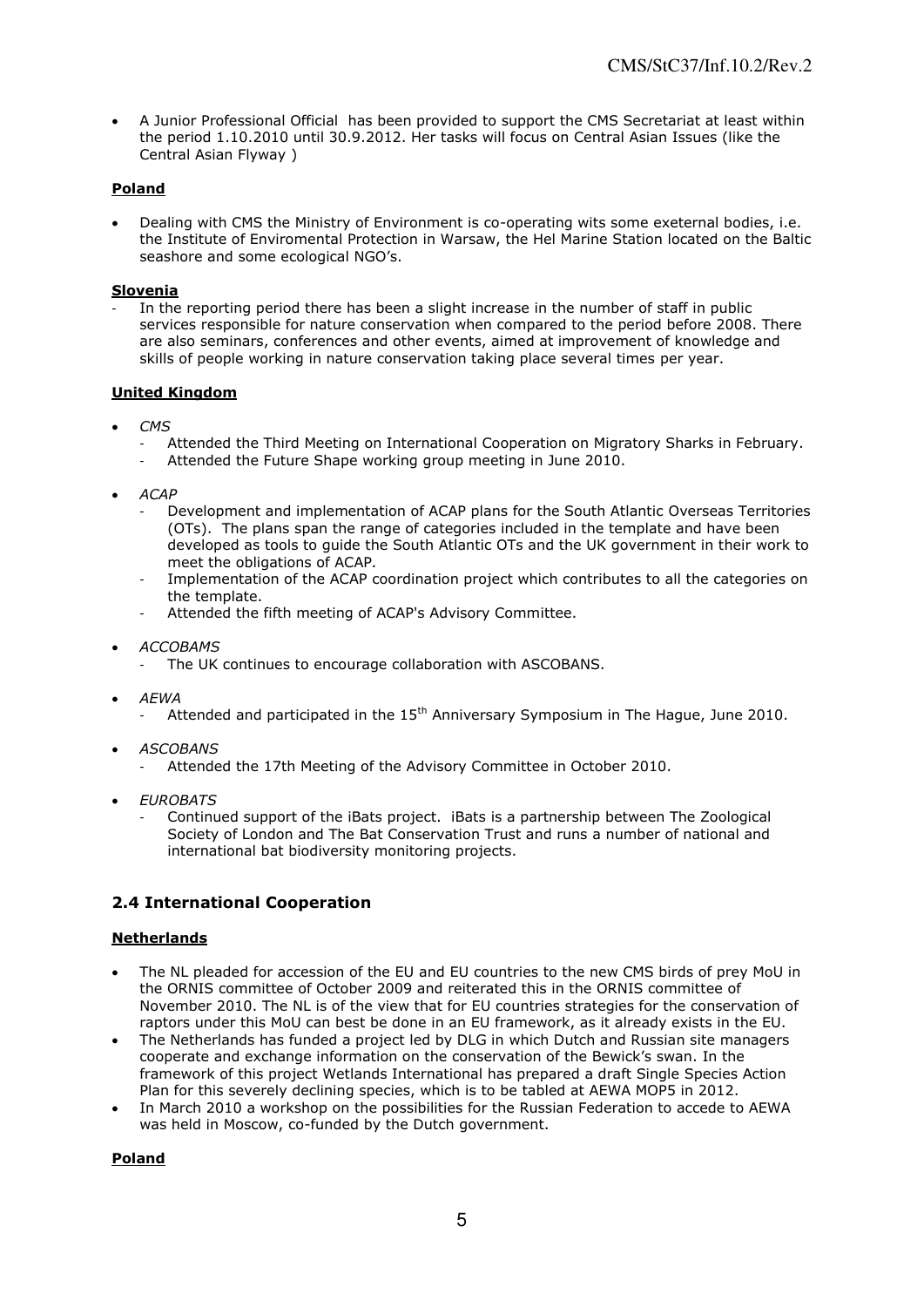- In May 2010 Poland hosted Second Meeting of the Signatories to the Memorandum of Understanding concerning Conservation Measures for the Aquatic Warbler in conjunction with the final meeting of the LIFE Project "Conservation of Aquatic Warbler in Poland and Germany". The leading partner of this Project is the Polish Society for Bird Conservation. Under this Project there is on-going bilateral cooperation between Poland and Germany on Protection of the Aquatic Warbler, including monitoring and active protection of this species.
- Poland is a participant of an international project SAMBAH (Static Acoustic Monitoring of the Baltic Sea Harbour Porpoise) launched in October 2010. The project involvies almost all EU countries around the Baltic Sea, with Sweden as the Leading Partner. The ultimate goal of the Project is to secure the conservation of the Baltic Sea harbour porpoise.
- In February 2010, the 6th meeting of ASCOBANS Jastarnia Group was organized by the Polish Ministry of Environment in the premises of the Hel Marine Station in Poland. This working group was established to take forward the implementation of the Recovery Plan for the Baltic Harbour Porpoise.

## **Slovenia**

 There is an on-going bilateral cooperation with Serbia, Montenegro and Croatia on transposition and implementation of the EU Wild Birds and Habitats Directive that included conservation of migratory species, covered by this Convention and its daughter Agreements.

### **United Kingdom**

- *ACAP* 
	- Contributed to the EU Action Plan for Reducing Incidental Catches of Seabirds in Fishing Gears.
- *ASCOBANS* 
	- Implemented a Conservation Plan for the Harbour Porpoise in the North Sea and adopted a recovery Plan for Baltic Harbour Porpoises (Jastarnia Plan).
- *EUROBATS* 
	- iBats project extended to Romania, Bulgaria, Ukraine, Russia and Hungary through a workshop.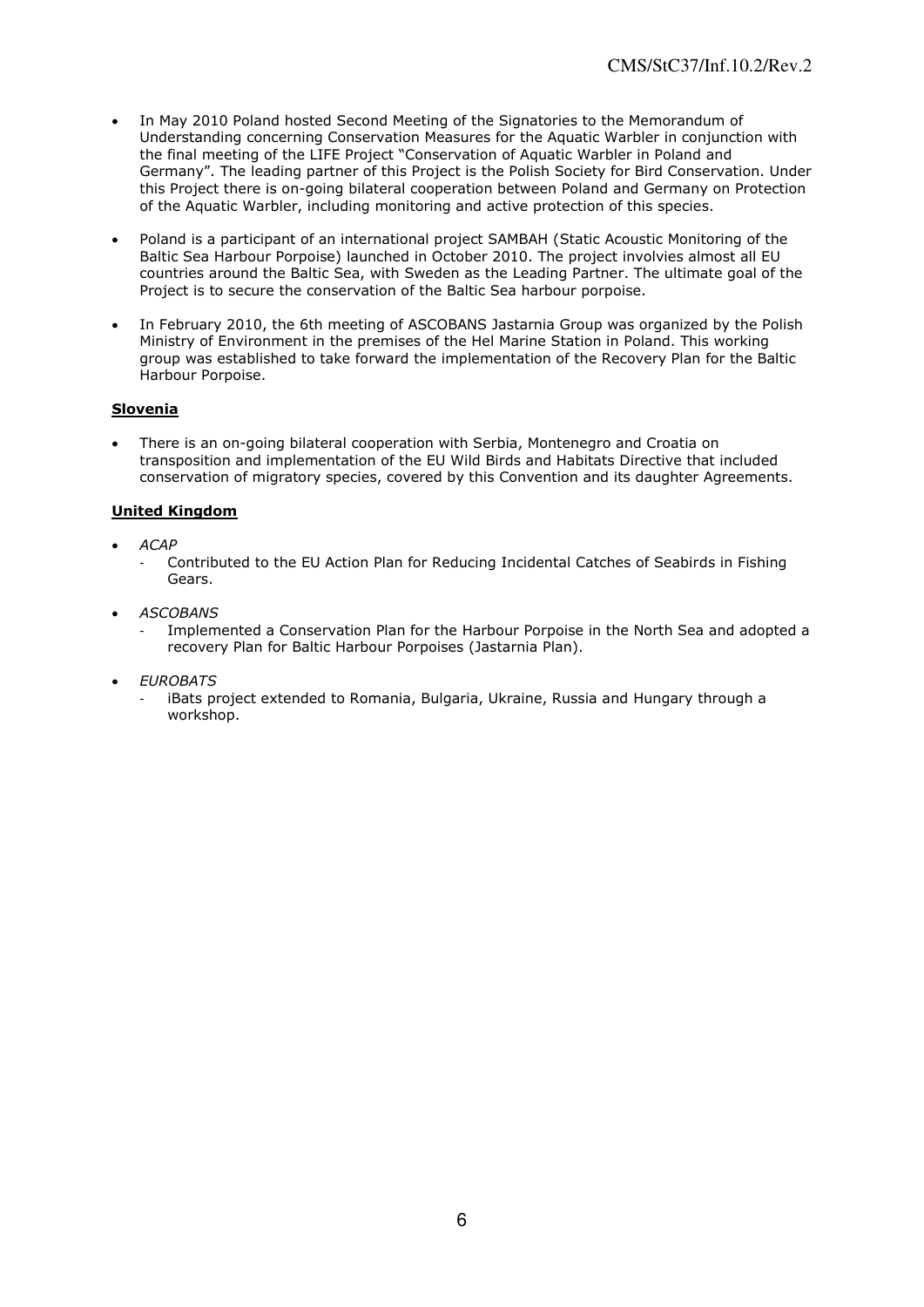## **2.5 Protection of Migratory Species, conservation measures**

## **Germany**

 As a follow up activity of the year of the Gorilla Germany will co-finance a WWF Gorilla project. The project is focussed on sustainable Gorilla tourism in Kamerun (Campo Ma'an NP) . Germany will contribute 109.000  $\epsilon$  - and WWF 12.000,- $\epsilon$  and 83.0000,- $\epsilon$  in kind. The project duration is over two years and until the of 2012.

## **Netherlands**

*ASCOBANS* 

A National Plan for the Conservation of the Harbour Porpoise in the Dutch EEZ is under development and will be finished in spring 2011. At the Ascobans AC meeting in Bonn in October a Steering Group for the Conservation Plan of the harbour Porpoise in the North Sea was established. The Netherlands will take the lead. Terms of reference for this group which will work intersessionally till the next MOP were agreed. The terms of reference for the coordinator of the Conservation Plan will be examined by this Steering group.

#### **Norway**

- *AEWA*: Norway contributes financially to the full time officer working on the ISSAP for the Lesser White-fronted Goose. We also finance a number of activities related to flyway issues (several countries) and the first international meeting of the ISSAP for LWfG (Helsinki, November 2010). Nationally we have established in 2009 a national action plan for this species. A feasibility study by the WWT was completed in 2010 relating to supplementation of the wild population of LWfG.
- Norway has financed work on a flyway management plan for the Svalbard population of the pink-footed goose. A workshop in November 2010 will produce a draft to be circulated spring 2011.

## **Poland**

- *Migrating Birds*  In 2010, 16 programmes of monitoring of birds, including migrating birds, were implemented in Poland by the State Inspectorate for Environmental Protection.
- *Baltic Habour Porpoise*

Since 2002, under the ASCOBANS agreement, Poland has been involved in implementation of the Recovery Plan for the Baltic Harbour Porpoise (Jastarnia Plan). The Hel Marine Station is co-ordinator of actions undertaken under the Jastarnia Plan, includning monitoring and active protection of porpoises was.

*Bats* 

Among 830 Natura 2000 sites proposed to establish in Poland under the Habitat Directive, there are 26 sites covering important refuges of bats. In 2009, the management plan for Natura 2000 site "Nietoperek" for the years 2010–2029 was established. The site is covering the biggest wintering place of bats in lowland part of Europe.

- *Conservation measures*  In 2009, under the Bird Directive, 141 Natura 2000 sites for the conservation of birds were established in Poland.
- In December 2009, the Minister of the Environment have selected five areas protected for needs of the HELCOM Baltic Sea Protected Area system. Among tem there are two areas dedicated to the Baltic habour porpoise protection in the Pomerania Bay and in the Puck Bay.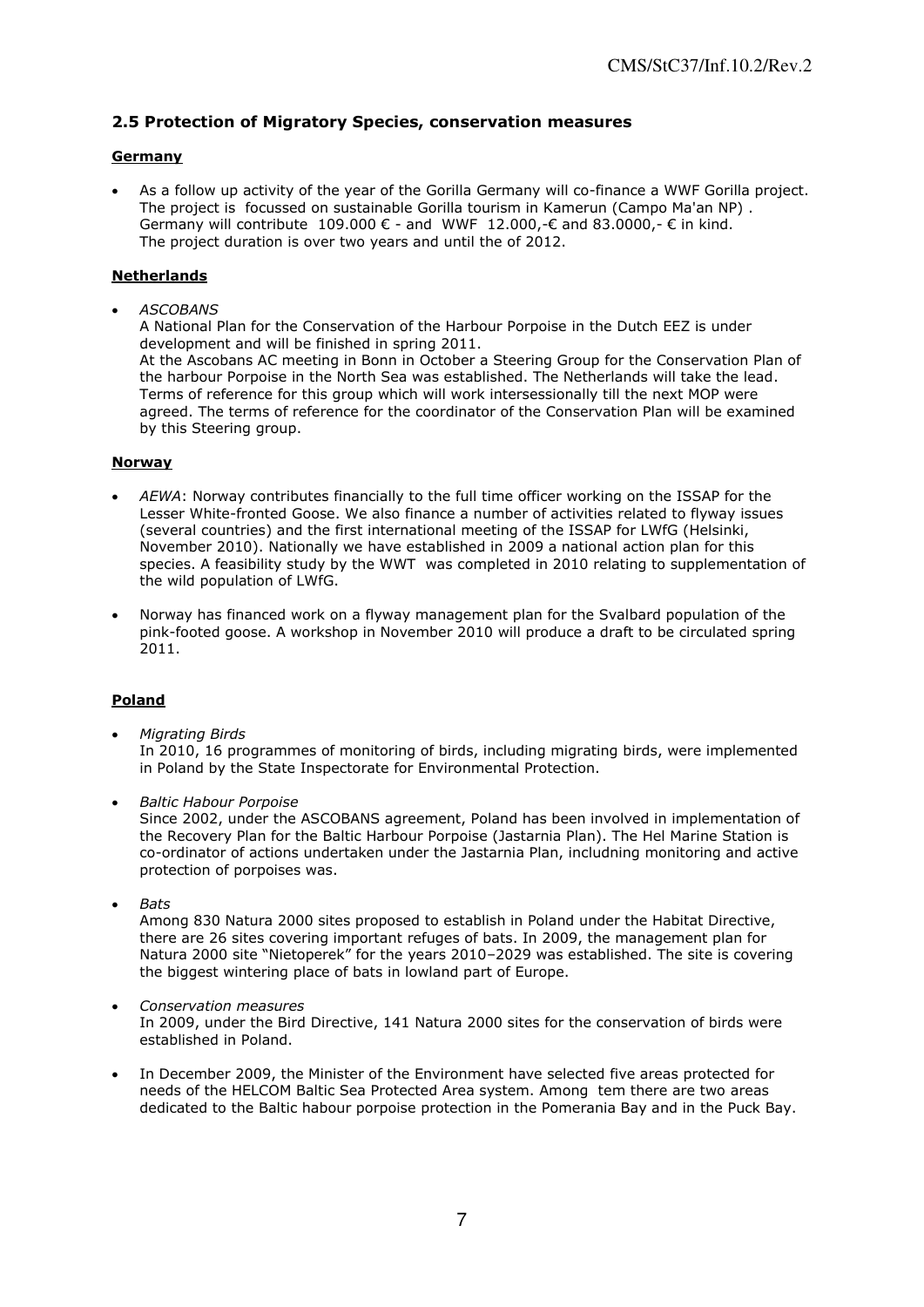## **Slovenia**

*Marine turtles* 

In the frame of the above mentioned project "Ohranimo želvo v slovenskem morju" cooperation among fishermen and competent institutions for nature conservations has been established. Turtles (*Caretta caretta*), caught in nets, were brought to Aquarium Piran on rehabilitation, than they were tagged and released back to the sea.

*White-tailed eagle* 

Regular checking of known nests during the breeding season is being carried out for the Whitetailed Eagle. Nest control has proven to be a successful method to enable the fledging of White-tailed Eagle offspring.

*Humpback whale* 

At the only time of occurrence of a whale in the Slovenian sea ministry has issued a guidance on whale watching, inspection services have increased their activity and public awareness campaigns were launched by NGO, who is has also monitored whales.

*Conservation measures* 

A new protected area, Ljubljansko barje Landscape park has been established in 2008, comprising of about  $150 \text{ km}^2$  of cultural landscape, wetlands and woodlands.

### **United Kingdom**

*ACAP* 

Involvement in the International Commission for the Conservation of Atlantic Tunas (ICCAT), as well as other Regional Fisheries Management Organisations (RFMOs), to strengthen seabird by-catch mitigation measures.

## **2.6 Administrative, Institutional & Legislative /Policy measures**

#### **Netherlands**

 The Netherlands leads a working group on the evaluation of the Secretariat arrangements of ASCOBANS in which Belgium and Finland will participate. A preliminary report will be prepared for AC18.

#### **Norway**

A new national act on biodiversity was passed in the Parliament and entered into force  $1<sup>st</sup>$  of July 2009. The act gives stronger guidance on protection of threatened species and threatened habitat types. It also gives new regulations relating to import and trade in alien species that might pose a risk to the environment.

#### **Slovenia**

- In order to strengthen the implementation of the European Community legislation on impact assessment and on conservation of wild birds and flora, fauna and habitats there have been smaller changes of relevant legislation, and strengthening of institutions responsible for implementation of this legislation.
- First steps have been made towards a possible signatory of the Memorandum of Understanding on the Conservation of Migratory Birds of Prey in Africa and Eurasia.

#### **United Kingdom**

- *CMS* 
	- UK chairs the finance and budget sub-committee for CMS
	- UK is a member of and active contributor to the working group regarding the future shape of CMS.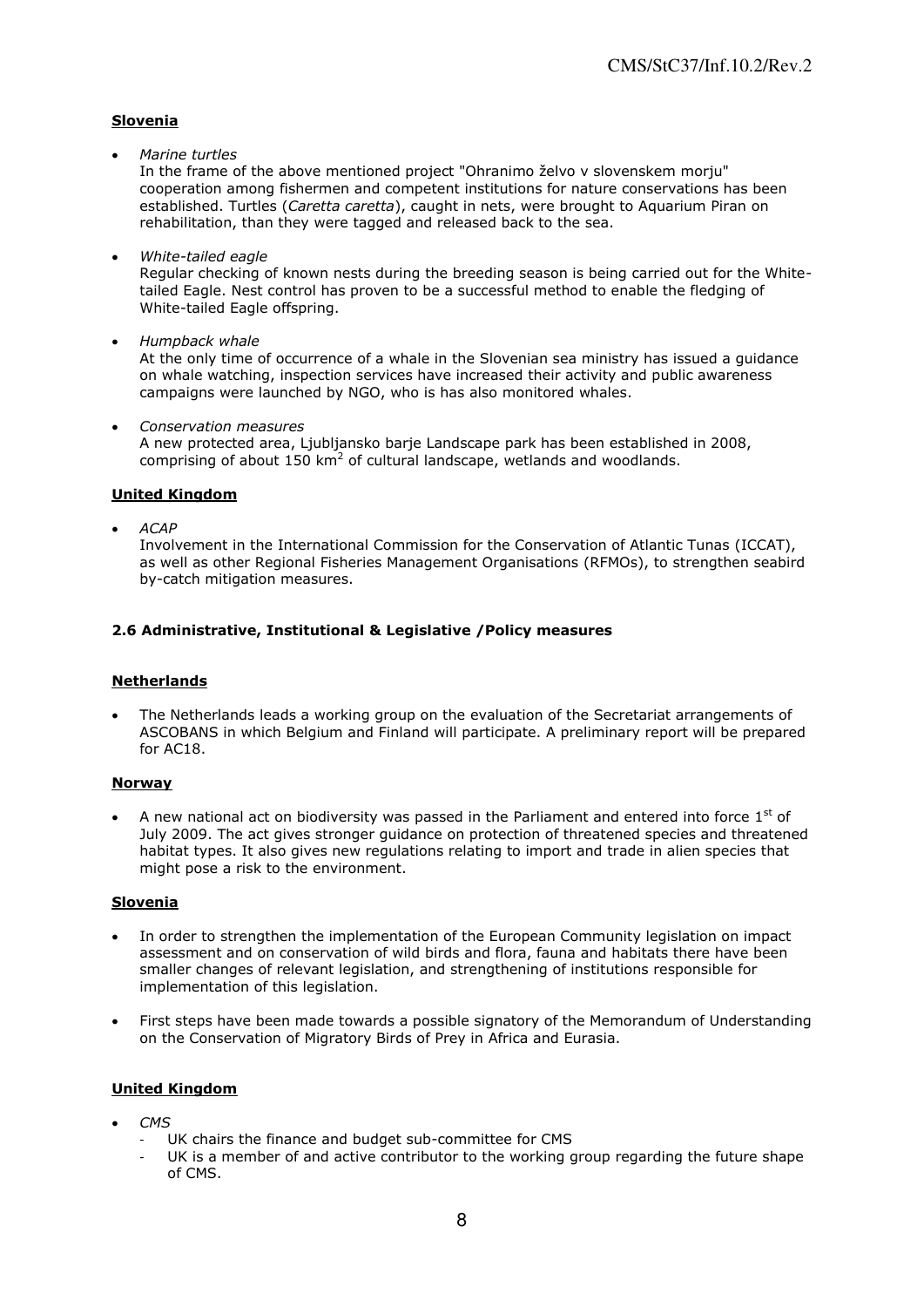- UK continues to press for strong, scientifically led management measures at all fisheries management meetings, and where appropriate through conservation bodies such as CMS and CITES.
- Shark species that have been identified as vulnerable or endangered, including basking shark, spurdog and porbeagle, have been protected in the UK (and throughout Europe) through a range of fisheries management measures, including zero TAC"s and prohibitions on landings of species under the Common Fisheries Policy.
- UK affords the basking shark additional legal protection from harm and disturbance under the UK"s Wildlife and Countryside Act (WCA).

## *ASCOBANS*

- Developed guidance for those carrying out activities in the marine environment to inform on issues connected with disturbance of cetaceans.
- Prepared a report, jointly with the University of Aberdeen and Lighthouse Field Station, to provide the results of acoustic propagation modelling and prediction of underwater noise from seismic survey operations proposed for the Moray Firth region during 2010.
- The Marine Management Organisation was created under the Marine and Coastal Access Act 2009, bringing together key marine decision-making powers and delivery mechanisms to provide an integrated method of planning, regulating and licensing activity in the marine area.
- UK has set up a Military Underwater Sound Stakeholder forum.

# **3. Activities planned for next year**

### **France**

 In 2011, France will continue the activities underlined in chapters 1.1. and 2.2. France is also planning to sign the Bird of Prey MoU.

#### **Poland**

- In 2011, it is going to be launched a new LIFE+ Project "Management of the habitats of Aquatic Warbler *Acrocephalus paludicola*" which aims at the active protection of the Aquatic Warbler in four sites in Eastern Poland. There will be still ongoing process of preparing management plans for the Natura 2000 sites in Poland protected under the Bids Directive, including many important sites for migratory birds.
- It is planned to start in 2011 two new monitoring programmes covering wintering waterbirds and wintering seabirds in Poland. The programmes will be co-ordinated by the [State](http://www.gios.gov.pl/artykuly/418/Lista-Wojewodzkich-Inspektoratow-Ochrony-Srodowiska)  [Inspectorate for Environmental Protection.](http://www.gios.gov.pl/artykuly/418/Lista-Wojewodzkich-Inspektoratow-Ochrony-Srodowiska)

#### **Slovenia**

 In 2011 it is planned to continue with monitoring of taxonomic groups, listed in chapter 2.1. It is planned to undertake a scientific and technical review of data in light of criteria for designation of a marine Natura 2000 site (including species covered by CMS). In the field of capacity building and international cooperation it is foreseen to continue with activities, listed in chapters 2.3 and 2.4.

#### **United Kingdom**

 The UK is following the domestic and European procedure needed to sign the MoU on sharks, and hope to have signed and ratified the agreement in time for its first formal meeting.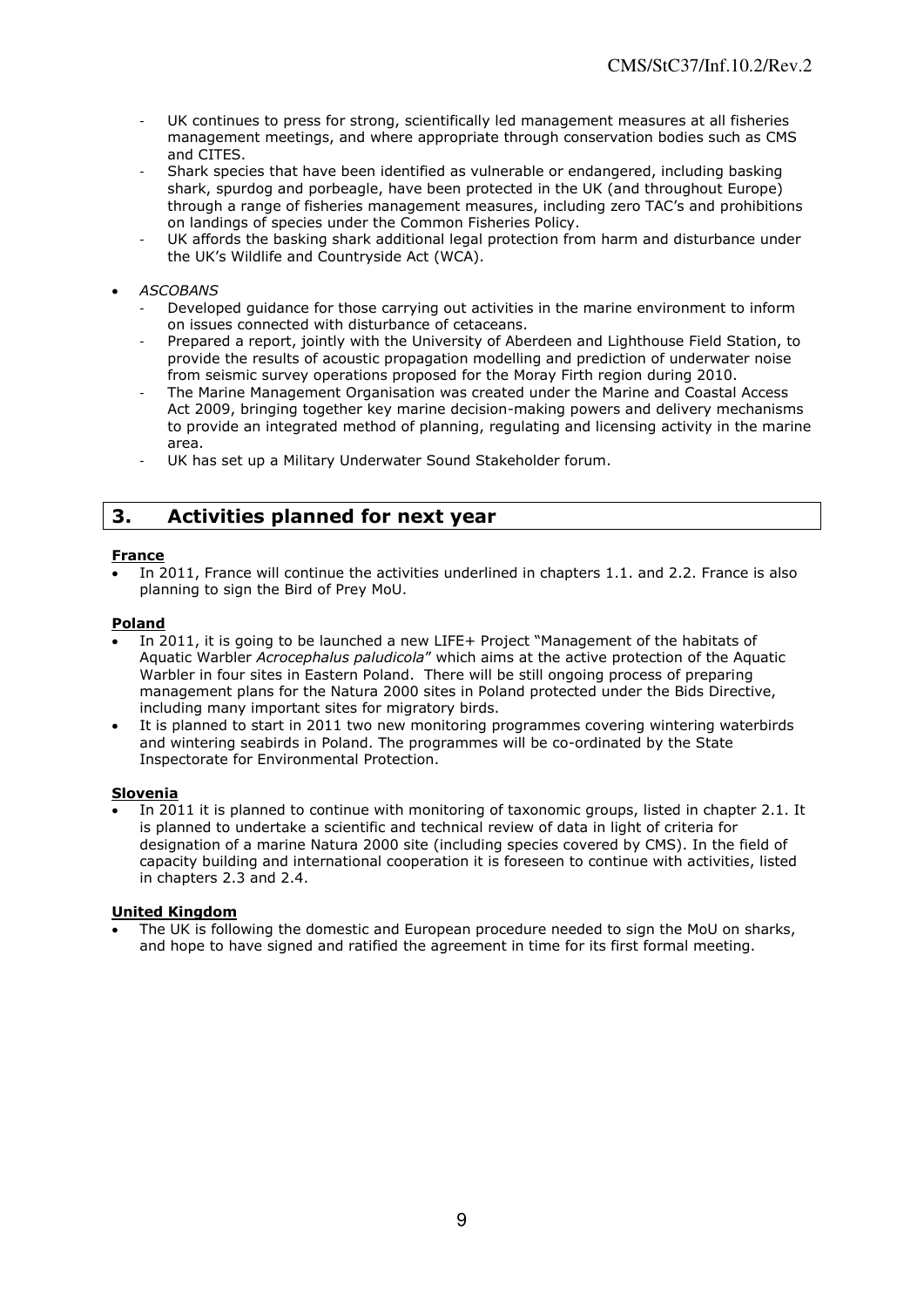

# **'Flyway conservation in action'**

# **The Hague Action Statement on the conservation of migratory waterbirds and their habitats, land use changes and development cooperation**

The Hague Action Statement expresses the outcome of discussions by participants to the symposium celebrating the  $15<sup>th</sup>$  Anniversary of the Agreement on the Conservation of African-Eurasian Migratory Waterbirds (AEWA). The symposium took place on 14 and 15 June 2010 in The Hague, the Netherlands and was attended by over 100 participants from 32 countries across the whole AEWA region and beyond.

During the last 15 years, AEWA has achieved much in stimulating international cooperation for the conservation of migratory waterbirds. It has developed action plans, published technical assessments and brought together interested parties across Africa and Eurasia. AEWA continues to promote and support crucial international conservation actions for migratory waterbirds and their wetland habitats.

## **State of the art and achievements**

- Migratory birds are a part of our daily life and in the hearts of all people.
- Migratory waterbirds need special attention due to their particular vulnerability to habitat changes, unsustainable harvesting and disturbance.
- Many measures are in place, and AEWA has already had significant, positive impacts, but the decline of waterbirds and their habitats has not been curbed sufficiently.
- Waterbirds are essential sentinels of ecosystem health.
- Therefore, it is clear that we have to increase our efforts dramatically.

The continuing decline of populations and their habitats as well as the failure to reduce the rate of loss of biodiversity (the 2010 World Summit on Sustainable Development target) are compelling reasons for enhanced action. We recall the Edinburgh Declaration of 2004 and its endorsement by AEWA and the Ramsar Convention and call upon all stakeholders, countries, inter-governmental organizations (IGOs), non-governmental organizations (NGOs) and the scientific community to strengthen its implementation.

Participants noted recent publications such as: Global Biodiversity Outlook-3 (May 2010); the Report of the Trondheim Conference on Biodiversity (February 2010), UNESCO Biodiversity Science Policy Conference (January 2010), EU priorities on halting the loss of biodiversity in Europe (January 2010), Arctic Biodiversity Trends (May 2010) as well as the outcome of the CBD-SBSTTA 14 deliberations on protected areas, inland waters and coastal marine areas. These documents contain, *inter alia,* alarming information on the loss of biodiversity and habitats and provide a clear agenda for future AEWA priorities.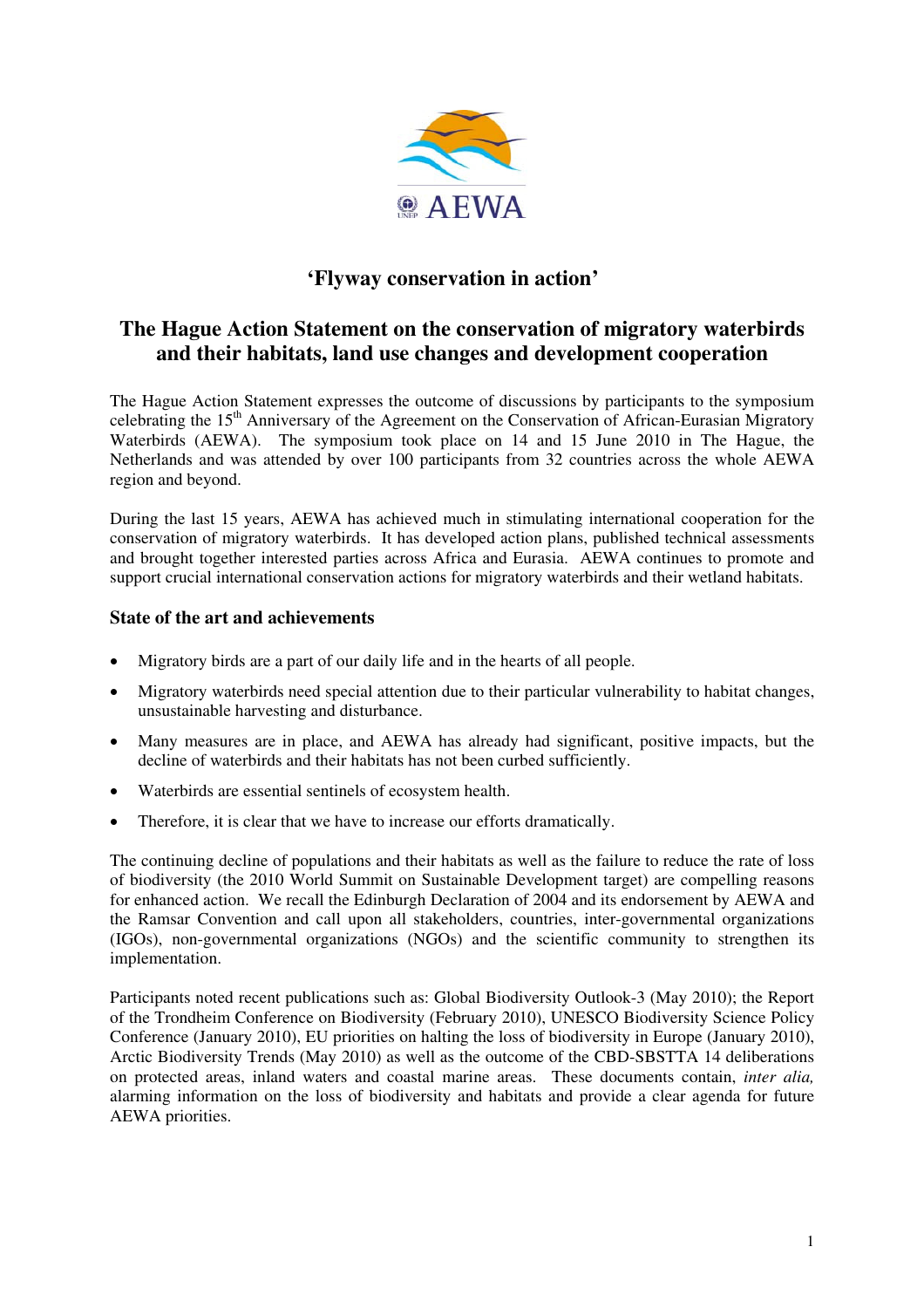## **Future challenges**

- The continuing loss of biodiversity, including waterbirds and their habitats;
- The huge geographic and economic scale of the factors which are driving change in land use and that of wetland habitats, resulting in significant negative effects on migratory waterbirds, and can, for example, lead to the shifting of migratory routes;
- The need to approach biodiversity protection in coherence with other global challenges, such as food and water security and climate change;
- The importance of focussing on transboundary aspects, and the integration of the conservation of migratory birds in other sectors; and
- The need to enhance the extent and focus of future funding from donor agencies in response to the declining status of wetlands and waterbirds and the ever-increasing threats and pressures on them.

# **Urgent call on AEWA Parties, other Range States, partner organizations<sup>1</sup> and the corporate sector to increase activities and contributions**

This Action Statement highlights selected priorities at the flyway level that can both boost the implementation of the AEWA Strategic Plan and address new challenges:

## **1. Reverse waterbird habitat loss and degradation due to human activities and mainstream actions for waterbirds with those of food security, water security, climate change and sustainable socio-economic development**

The continuing loss and degradation of waterbird habitats is alarming, having already caused significant population declines, both regional and global. These losses are related to a growing human population. The only solution is to develop more sustainable approaches to land- and water-use that respect the needs of both people and biodiversity, including migratory birds, and limit further claims on land and water.

## **Actions:**

 $\overline{a}$ 

- Develop and implement approaches that combine conservation and sustainable use of biodiversity, including that of migratory birds and their habitats, while promoting livelihoods, poverty alleviation and an increased food security, for example and where appropriate, by both efficient food production on some of the existing agricultural area (thereby reducing the need for more habitat to be transformed into agricultural area) as well as integration of biodiversity objectives with agriculture in other areas;
- Introduce national measures to protect shorelines, wetlands and other critical bird habitats;
- Promote and implement sustainable practices in agriculture, fisheries, pastoralism, integrated water management and hunting, by promoting and applying biodiversity-inclusive economic development and sectoral policies;
- Make full use of the financial mechanisms, created in the context of climate change policies, to combine avoidence of deforestation, carbon storage and sequestration through wetland restoration, with the protection and management of habitats of migratory birds;

<sup>&</sup>lt;sup>1</sup> Multilateral environmental agreements (MEAs); international, and national, non-governmental organizations; and governmental agencies and institutions.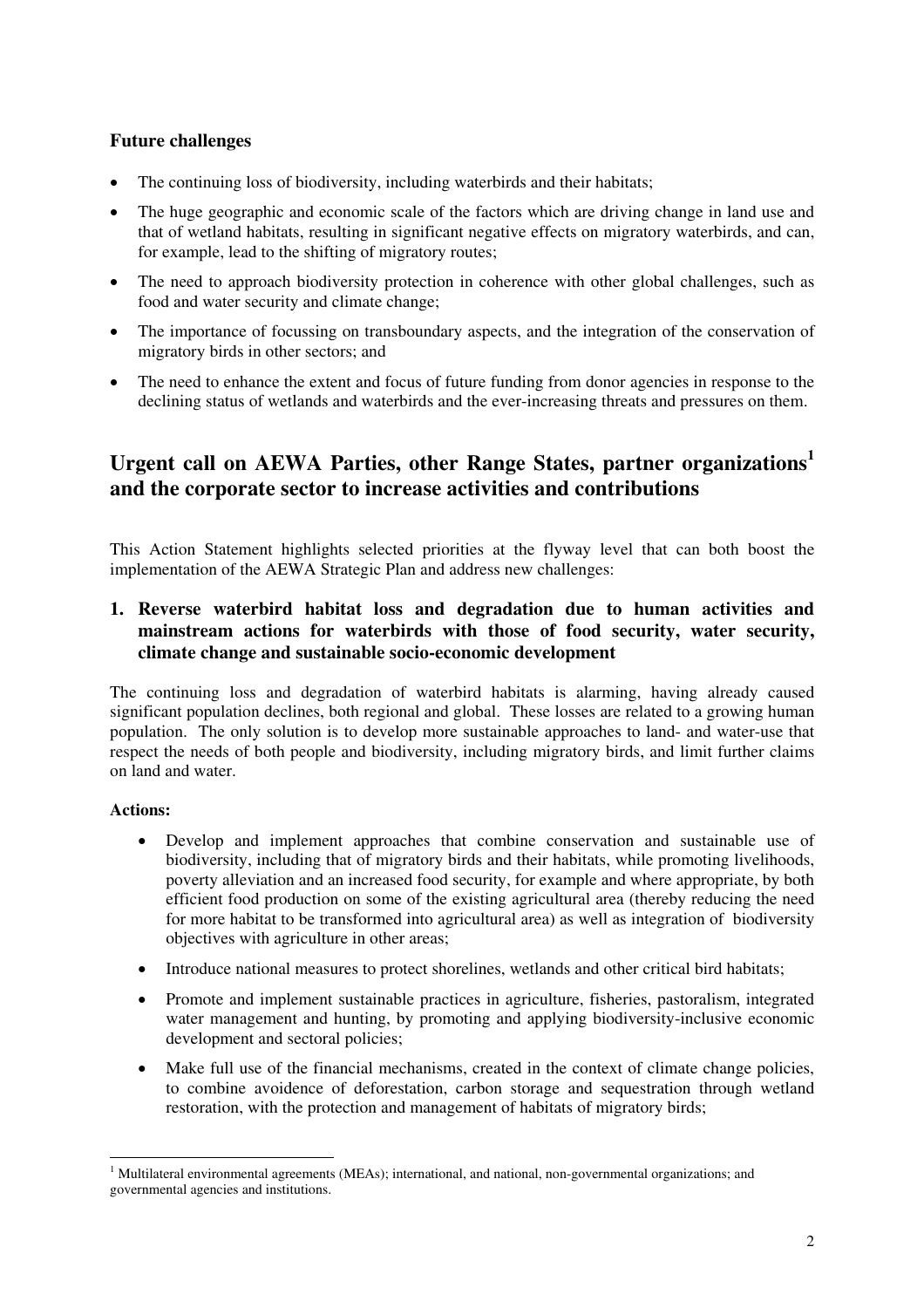- Integrate the conservation and sustainable management of migratory birds and their habitats in programmes and activities of national planning agencies and development cooperation agencies and organizations and promote the use of broad impact assessments and the priority setting of environmental issues by the recipient countries; and
- AEWA should engage with the UN Environment Management Group on the Integration of Biodiversity across the UN System which has been established to enhance collaboration between UN treaties.

# **2. Further develop and manage site networks**

Modern research techniques applied to migratory birds (satellite transmitters, colour marking schemes, stable isotope analysis, *etc*.) have shown that waterbirds have many different migration strategies and that they may shift their migratory routes due to changes in their habitats. Both broad-front migration and a clear connectivity between larger areas via staging sites occur in many species. Many areas used by waterbirds are extensively farmed landscapes, whose management is best influenced by environmentally friendly agricultural policies. Other areas may be subject to legal protection, for example as Ramsar sites, or as Natura 2000 sites in the European Union. The Critical Site Network tool, developed under the UNEP/GEF Wings Over Wetlands Project, is an essential source of information for such actual or potential protected areas.

## **Actions:**

 $\overline{a}$ 

- Conduct research and field surveys to better understand and monitor:
	- o movements of birds within and between sites in protected area networks and also at a flyway scale; and
	- o the adequacy of current site networks to provide for the requirements of waterbirds;
- Urgently develop a comprehensive and coherent climate resilient flyway network of protected and managed sites and other adequately managed sites, of international and national importance for waterbirds, taking into account existing networks in conformity with Target 1.2 of the AEWA Strategic Plan and the proposed Target 11 of the Convention on Biological Diversity (CBD) 2020 Strategic Plan;
- Use and regularly update the Critical Site Network tool with information about those important areas that are not necessarily part of formal protected area systems;
- Promote the full involvement of local communities and encourage use of best practice, shared lessons and information exchange between sites and countries, for example through the use of the Critical Site Network tool; and
- Strengthen capacity for flyway conservation through, among other instruments, the Flyway Training Kit.

## **3. Ensure harvesting practices are sustainable**

Sustainable hunting does not occur everywhere throughout the AEWA region even though it is promoted by national and international hunting organizations as well as by the Agreement itself. Some threatened and declining species are still being harvested (for example, Sociable Lapwing). Waterbird hunting in parts of the AEWA-region is sometimes unsustainable. The meeting also noted the alarming situation in parts of Africa as described in '*Living on the Edge'*<sup>2</sup> : intensive harvesting of waterbirds in Sub-Saharan wetlands (and probably elsewhere in Africa) that is currently unsustainable. Projects are in place to develop alternative sources of income and protein instead of waterbirds.

<sup>&</sup>lt;sup>2</sup> Living on the Edge – Wetlands and Birds in a Changing Sahel, by Leo Zwarts, Rob Bijlsma, Jan van der Kamp & Eddy Wymenga (2009, ISBN 978 90 5011 280 2).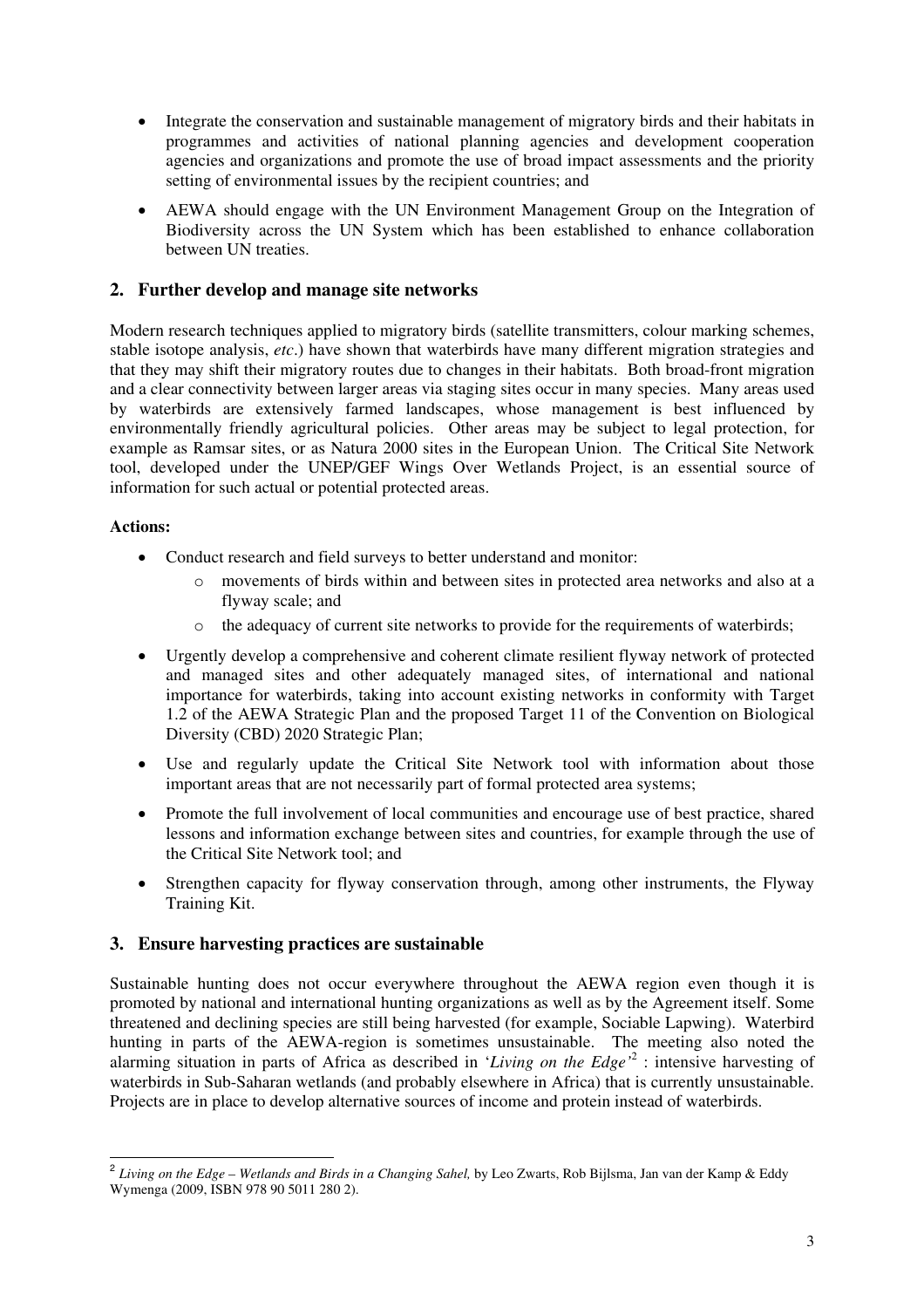## **Actions:**

.

- Intensify and extend current projects of development cooperation agencies aiming at the reduction of harvesting of waterbirds in African non-breeding areas with structural provision of alternative food resources for human communities. In particular, to contribute to that goal by providing support to the African Initiative of AEWA;
- Identify and eliminate any unsustainable harvesting of migratory waterbirds, including unsustainable spring hunting, especially in Eurasia; and
- Promote practices that ensure that existing community-based harvesting practices are sustainable and share lessons learned with respect to these practices.

# **4. Continue and further improve the monitoring and reporting on the status of migratory waterbirds, their habitats and use at a flyway scale through the (extended) International Waterbird Census (IWC)**

Continued and extended data collection is absolutely essential, *e.g.* for Single Species Action Plans (SSAPs) and needs to be widely supported. Within the International Waterbird Census global programme, priority should be given to collecting better quantity and quality of data for Africa, the Middle East and Central Asia as well as other monitoring, for example of Important Bird Areas (IBAs).

## **Actions:**

- Establish a consortium by the end of 2010 involving countries, MEAs and other stakeholders, including local communities, and building upon the WOW Partnership, to secure adequate financial resources for international data collection, analysis and dissemination of updated and topical information necessary for waterbird conservation of the AEWA region, in particular through the extended International Waterbird Census and related products, including *Waterbird Population Estimates* and the Critical Site Network tool;
- Create a structured sustainable source of financing to implement and coordinate Single Species Action Plans and to synergise actions between SSAPs within the AEWA and other flyway initiatives to make more efficient use of resources and expertise; and
- Build capacity for monitoring and reporting of the status of migratory waterbirds in Africa, the Middle East and Central Asia.

## **5. Protect migratory bird species under pressure**

It is also becoming increasingly clear that many other migratory bird species are under pressure. Their international protection is as important as it is for waterbirds. AEWA could in future play a role in this respect. Where species are in need of special conservation actions, all sources of data and information should be used to implement relevant activities.

## **Actions:**

- Apply approaches taken by AEWA (*e.g.* those supported by the WOW project and the recently established WOW partnership), in other flyway systems;
- Secure adequate resources for the implementation of AEWA SSAPs and strengthen linkages and the implementation of actions to benefit multiple SSAPs;
- Promote closer cooperation between Range States of the species covered by SSAPs, such as the Black-tailed Godwit and Lesser White-fronted Goose;